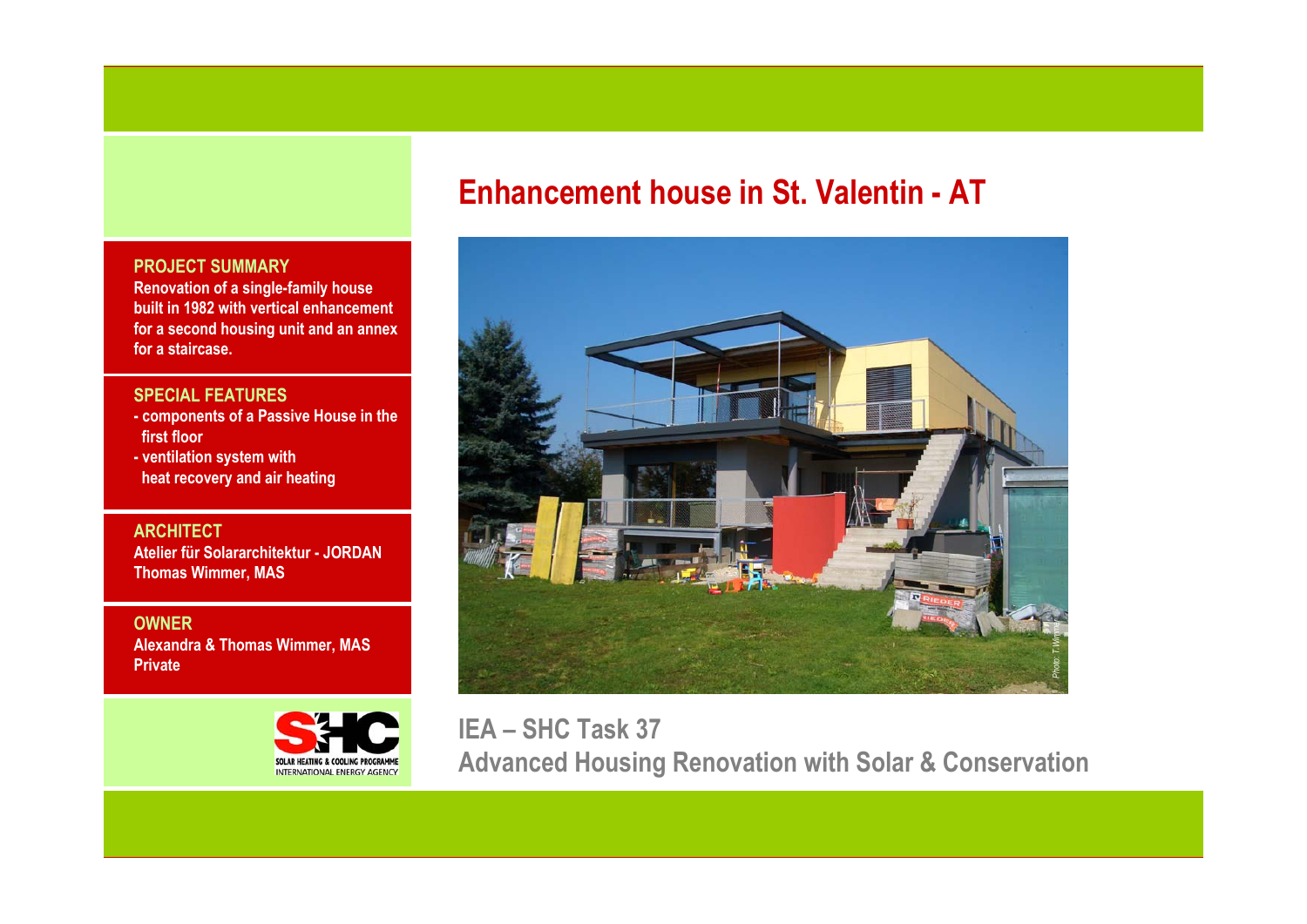#### **BACKGROUND**

The residential building, a single family bungalow in St. Valentin near Linz, was built in the 1980s with a coke boiler, later on with an oil driven floor heating system, a central supply of hot water by electricity and a typical building envelope with a space heating demand of 198 kWh/(m<sup>2</sup>a). The fabric of the building was in a good condition but with very few insulation.

After renovation 2006 with an intensive engagement of the owner, a new storey built

with wooden framework walls, almost complies with Passive House standard and the ground floor is up to the mark of low energy requirements. The whole building achieves 30 kWh/(m²a) space heating demand.

# **OBJECTIVES OF THE RENOVATION**

- doubling of the living space
- reduction of the heating costs to a minimum
- high degree of pre-fabrication
- to meet low energy requirements in the ground floor
- to comply with Passive House standard in the new storey
- renovation with a least distribution of residents
- to construct an economic building

# **SUMMARY OF THE RENOVATION**

- Insulation of the building envelope: roof (456 mm), façade (300 mm) basement ceiling (120 mm)
- one new window in the ground floor
- windows meeting Passive House standard in the upper floor
- enhancement of the ground floor
- utilization of prefabricated wall units (first floor)
- addition of a staircase
- new sanitary installations
- ventilation system with heat recovery and air/air heat pump in the first floor
- central vacuum cleaner system



Section







After

Before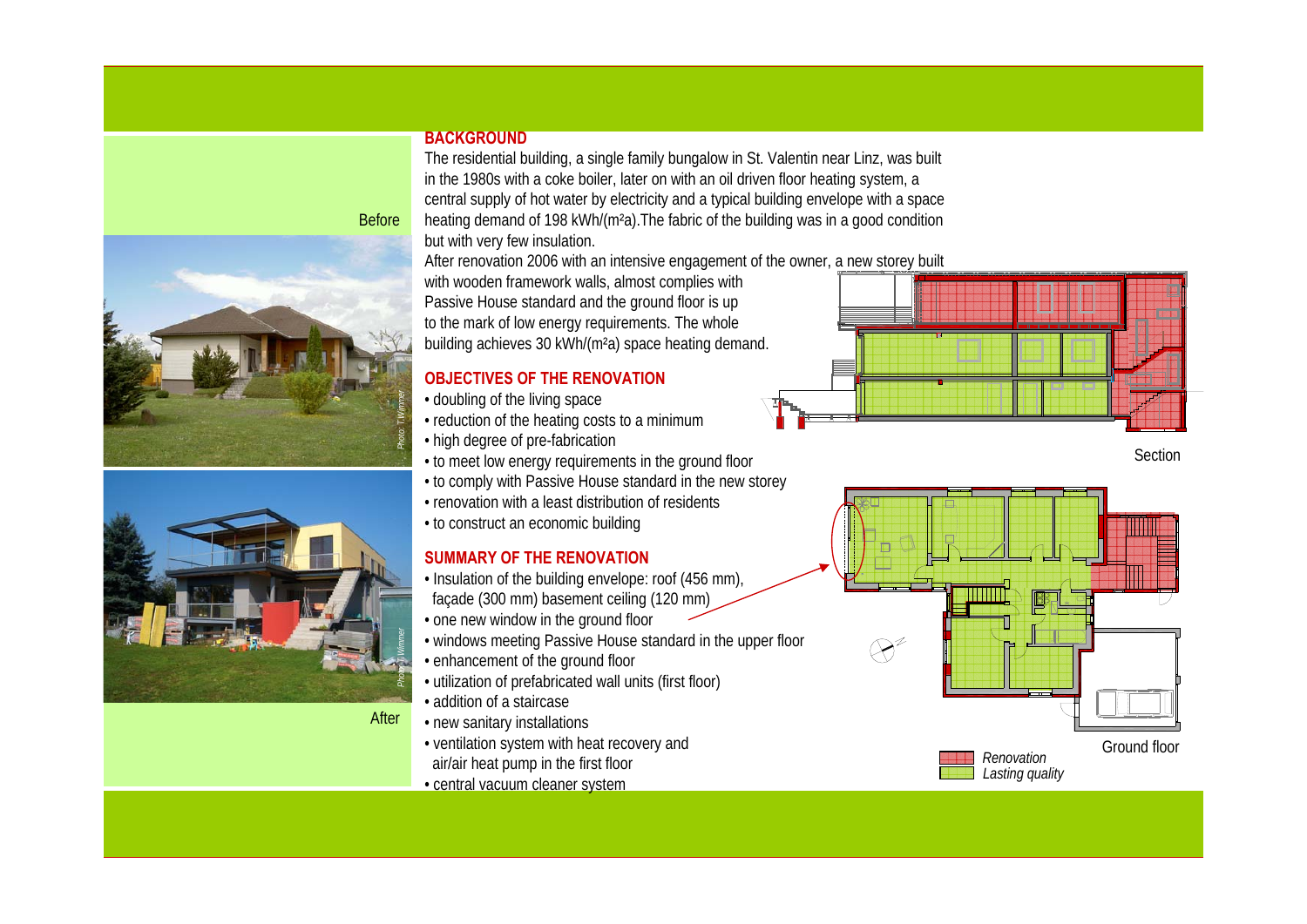





## **CONSTRUCTION**

| <b>Roof construction</b> | U-value: 0.089 W/(m <sup>2</sup> .K) |
|--------------------------|--------------------------------------|
| (interior to exterior)   |                                      |
| plasterboard             | $15 \text{ mm}$                      |
| roof board               | 24 mm                                |
| OSB airtight             | <b>18 mm</b>                         |
| cellulose insulation     | 456 mm                               |
| softboard                | $16 \text{ mm}$                      |
| air space                | $60 \text{ mm}$                      |
| boarding                 | 24 mm                                |
| roof foil                | 2 mm                                 |
| Total                    | $615 \text{ mm}$                     |
|                          |                                      |

#### **Wall construction**

| $15 \text{ mm}$   |
|-------------------|
| $11 \text{ mm}$   |
| 100 mm            |
| $18 \text{ mm}$   |
| 300 mm            |
| $16 \text{ mm}$   |
| 50 mm             |
| $10 \, \text{mm}$ |
| 520 mm            |
|                   |

*U-value: 0.109 W/(m²·K)*

| <b>Basement ceiling</b>       | U-value: 0.211 W/(m <sup>2</sup> ·K) |                  |
|-------------------------------|--------------------------------------|------------------|
| (top down)                    |                                      |                  |
| floor construction (existing) |                                      | $121 \text{ mm}$ |
| brick                         |                                      | 250 mm           |
| insulation                    |                                      | 120 mm           |
| plaster                       |                                      | $2 \, \text{mm}$ |
| Total                         |                                      | 493 mm           |



Window section